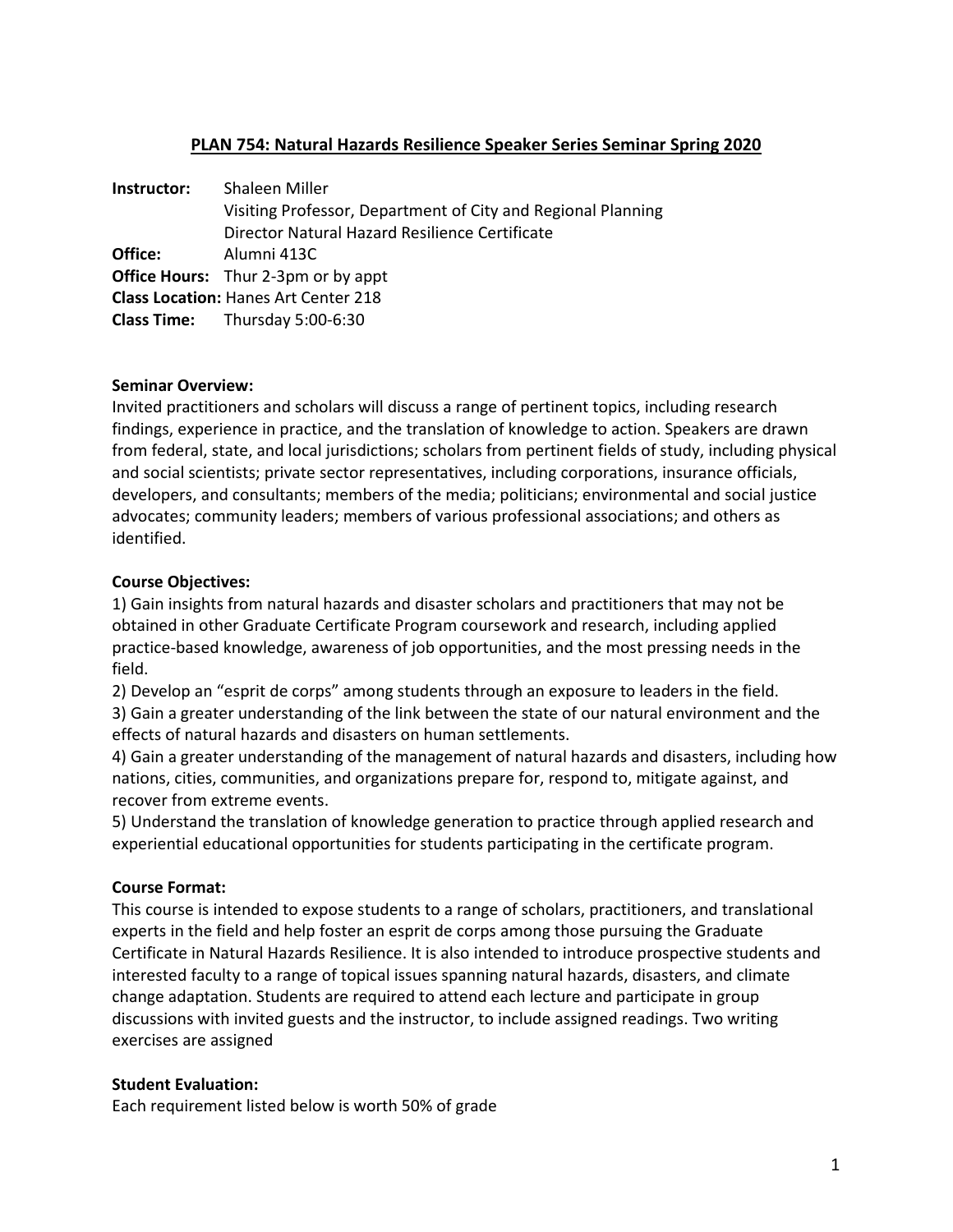- 1. Class participation (general class discussion/interaction with invited guests)
	- a. Each class counts equally towards the grade, for discussion participation and presubmitted questions
	- b. Students are expected to research and submit 3 thoughtful questions for each speaker
	- c. Students are expected to participate in the class discussion with the speaker
- 2. Class writing exercise (2x)
	- a. Students will write blog posts of 600-800 words each about two of the speakers. These will be in pass/no pass grading. A no-pass may be edited and turned back in within 1 week for regrading. Posts with high pass will be posted on the CRC website.

#### **Course Grades will be assigned as follows:**

High pass: Misses no more than 1 class. Both writing assignments receive a pass, 1 of which receives a high pass.

Pass: Misses no more than 2 classes. Both writing assignments receive a pass.

Low Pass: Misses no more than 3 classes. Only one writing assignment passed.

Anything below the requirements listed above will receive a FAIL.

# **Reading List:**

Required reading materials will be available in digital format in the course folder. Additional readings may be assigned by guest speakers in advance of their lecture.

### **Course Outline**

In addition to discussing a specific topical area as identified in the syllabus, each speaker has been asked to discuss their own career trajectory, their area of specialization, and insights tied to issues such as the translation of research to practice, the use of research and data in policymaking, and issues/challenges/opportunities facing future graduates. This informal discussion will be held during our regularly scheduled class.

#### **Speakers and Topical Areas**

**Session 1 (January 9): Course Introduction.** The first class will involve a review of the course. Students will introduce themselves, including their major, academic interests, future aspirations, and why they chose to enroll in the course. This will help me and the speakers tailor their remarks to student's interests, when possible.

*Speaker:* none

**Session 2 (January 16): Sustainability and Resilience on Campus, Adam Long**, Greenhouse Gas Specialist, UNC Chapel Hill & **Amy Armbruster**, Research and outreach manager for Three Zeros Environmental Initiative

This class will run long because it includes a tour of campus facilities. Please plan for **extra hour. Meet on the 4th flood of the FedEx building.**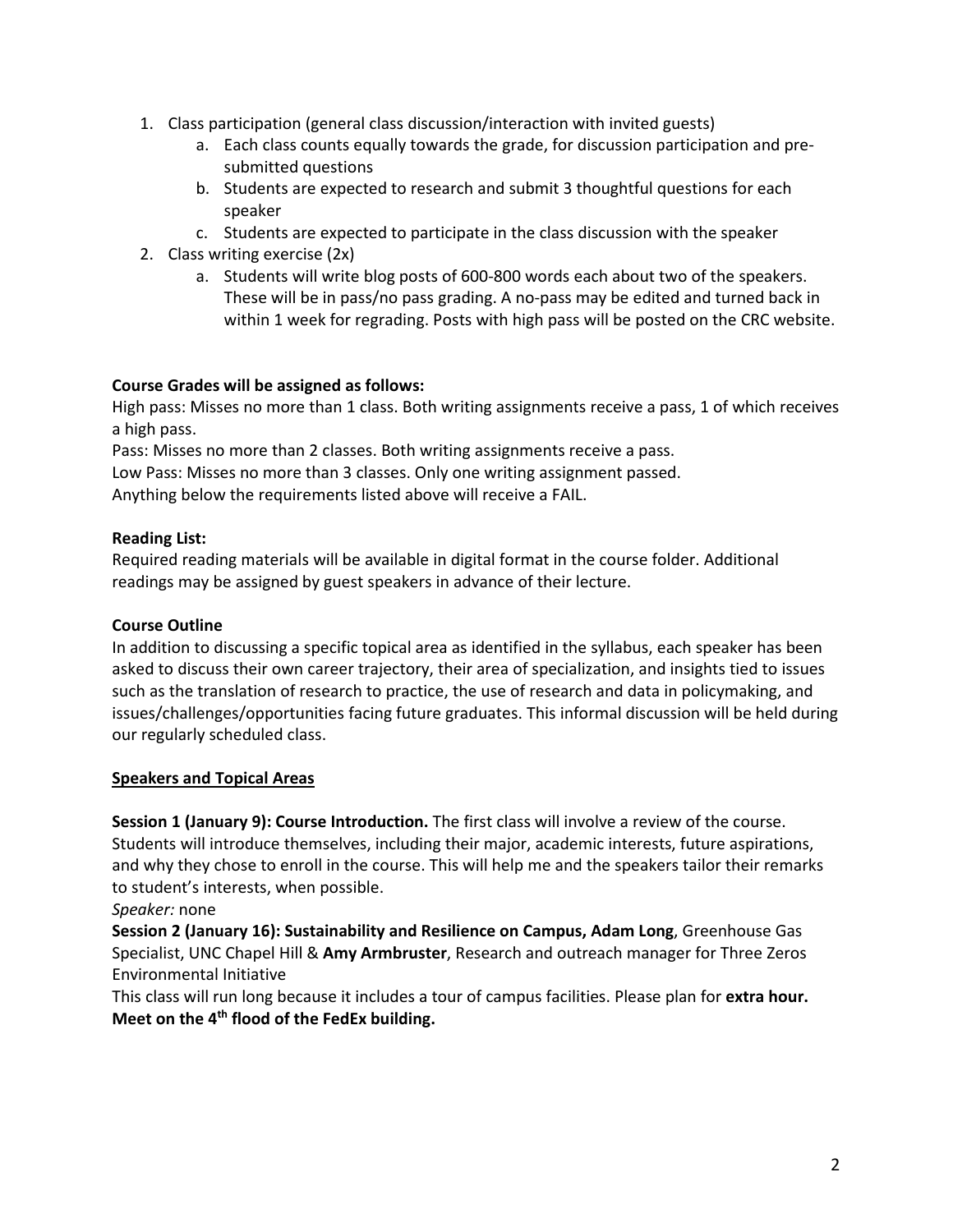# **Session 3 (January 23): TBD** (Tentative: Speaker from Resilience Office of North Carolina) **Session 4 (January 30): The Resilience Initiative for Coastal Education (RICE): A Discussion of Heritage in Harm's Way and Gullah Geechee Communities that will be impacted by Climate Change and Sea Level Rise, Arnold George**

Albert George has the honor of serving as the first Director of Conservation for the South Carolina Aquarium and is also the Co-Founder of the Amazon Reforestation Project. Prior to the Amazon Reforestation Project, he worked as the Director of Education for the Georgia Aquarium Inc. He has also held appointments as a Management Consultant for Booz Allen Hamilton and as a Research Associate for the Center for Marine Environmental Science and Biotechnology. Mr. George completed his B.S. in Marine Biology and Chemistry from Savannah State University and the P.R.E.P. program at Yale University concentrating in physiology cellular molecular genetics, and then completed a program of study from the Harvard University John F. Kennedy School of Government/MIT in addition to completing a Master's of Science from the Georgia Institute of Technology. He is also the founder of the Georgia Green Economy Summit and the Resilience Initiative for Coastal Education (RICE) which has worked to promote green economy growth and resilience strategic planning in the state of Georgia and the Lowcountry of South Carolina. **Session 5 (February 6): Corps R&D for understanding coastal hazards, Juli Rosati.**

Dr. Julie Rosati is the Technical Director, Flood and Coastal in the Coastal and Hydraulics Laboratory. She earned a doctorate in coastal engineering from Louisiana State University and brings more than 30 years of coastal research and development experience to the position. She recently supported the North Atlantic Coast Comprehensive Study, and has been a leader in the Regional Sediment Management and Coastal Inlets programs. Rosati is a Professional Engineer licensed in Mississippi. She is also an active member and technical leader in the American Shore and Beach Preservation Association.

#### **Session 6 (February 13): TBD**

**Session 7 (February 20): Virtual Class- Log in will be provided via Zoom** (Tentative: Hurricane Michael Resilience- Shaleen Miller & Dennis Smith)

**Session 8 (February 27): A Tale of Two Cities: A Critical Analysis of the Risk Perceptions and Place Attachments of Coastal Resident's at Risk for Sea Level Rise in North Carolina, Michelle Dovil** Dr. Michelle Dovil was born and raised in Miami, FL, she has always had an interest in both the social and natural sciences. She teaches courses in both Sociology and Criminal Justice at FAMU. She received her baccalaureate degree in sociology, with a minor in women studies from the University of Florida. Go Gators! Michelle later moved to Washington, DC, where she received her master's and doctorate degree in sociology from Howard University. She has worked on several research projects both domestically and internationally in places that include Washington, DC; New Orleans, LA; Norman, Oklahoma; Wilmington, North Carolina; Sendai, Japan, etc. She recently was awarded \$24,000 from the Department of Homeland Security to conduct research on the impacts of climate change on coastal

communities.

#### **Session 9 (March 5): Coastal Modeling, Brian Blanton**

Dr. Blanton is a coastal physical oceanographer with extensive experience in numerical models and high-performance computation. Strengths include storm surge and tide dynamics, forecasting of coastal water levels and waves, data analysis and scientific programming. Specific research and applications areas include the impacts of sea level rise on modification of the coastal floodplain; application of the storm surge model ADCIRC/SWAN and the development of computational model